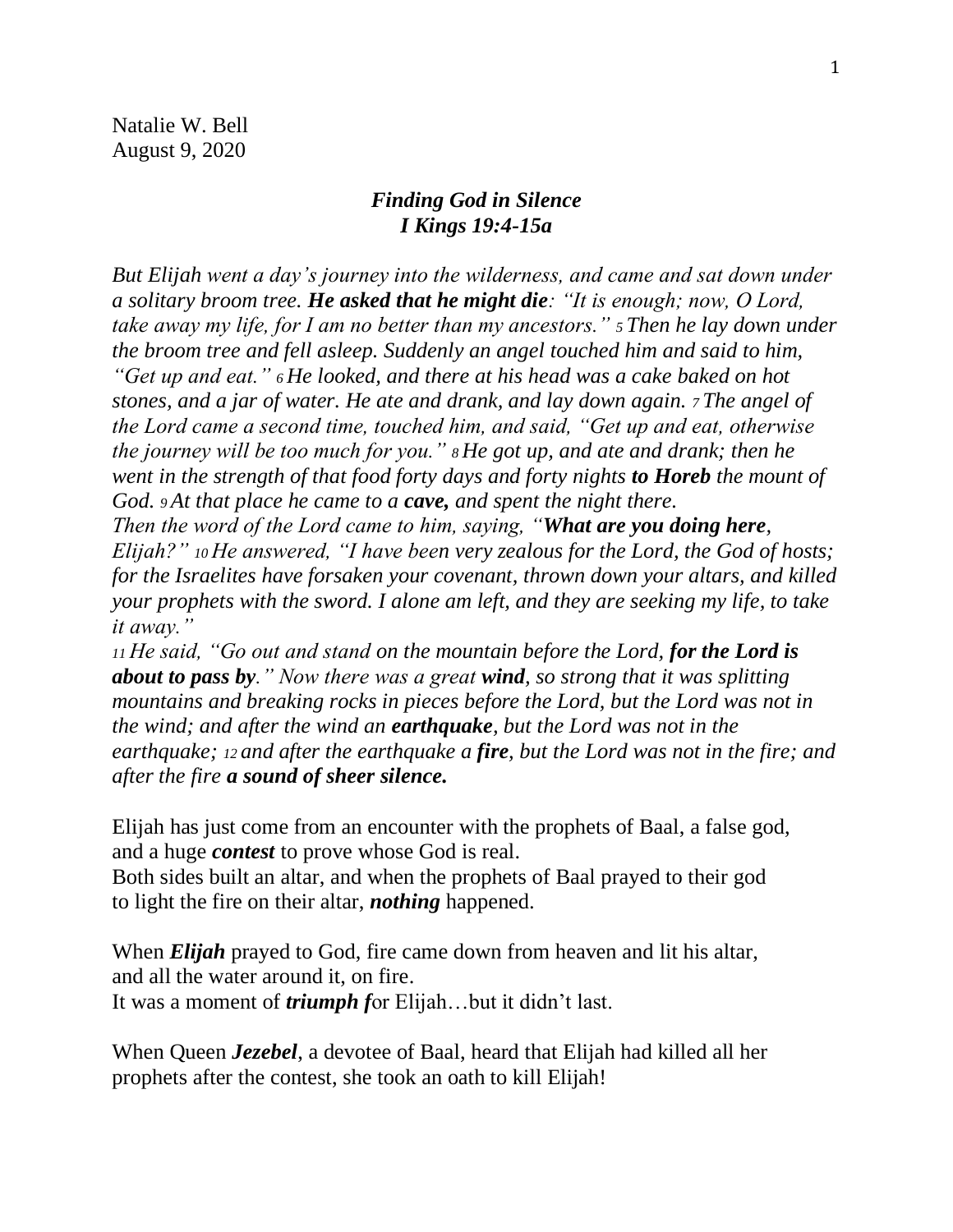She said to Elijah, *'So may the gods do to me and more also if I do not make your life like the life of one of them, one of my prophets, by this time tomorrow*.'"

Then Bible says in a great *understatement*, "Elijah was afraid." Elijah is in serious trouble when he runs away to Beersheba…. So he sits under the tree, and *gives up* on life itself.

He is down and *depressed.* And most of us know how he feels, don't we?…. Ever felt that low? I know I have. Maybe you feel that way *right now*….

A lot of us have been in that place, of giving up. And there are so many reasons we fall into despair or *depression*….. For many COVID-19 has caused us to feel this way, From all the isolation and separation, Not to mention the illness itself. We know more people who are sick, there are so many hospitalized, And people are dying.

Elijah had lots of reasons to be depressed…. He is being chased by *evil people*, threatening to kill him, He is *exhausted* from the big contest on Mt. Carmel, He is *burned out* as God's prophet, He is *overwhelmed* by the fact that he is now all alone in the wilderness without anything to eat or drink.

Ever felt *surrounded* by enemies? *exhausted*? *burned* out? Or just *overwhelmed*? If so, you are not alone!

People all throughout the Bible have been there. The *Israelites* after escaping Egypt felt this way. While wandering in the wilderness without food, they tell Moses it would have been better for them if they had just stayed in Egypt as slaves to die, instead of *dying of hunger* in the wilderness…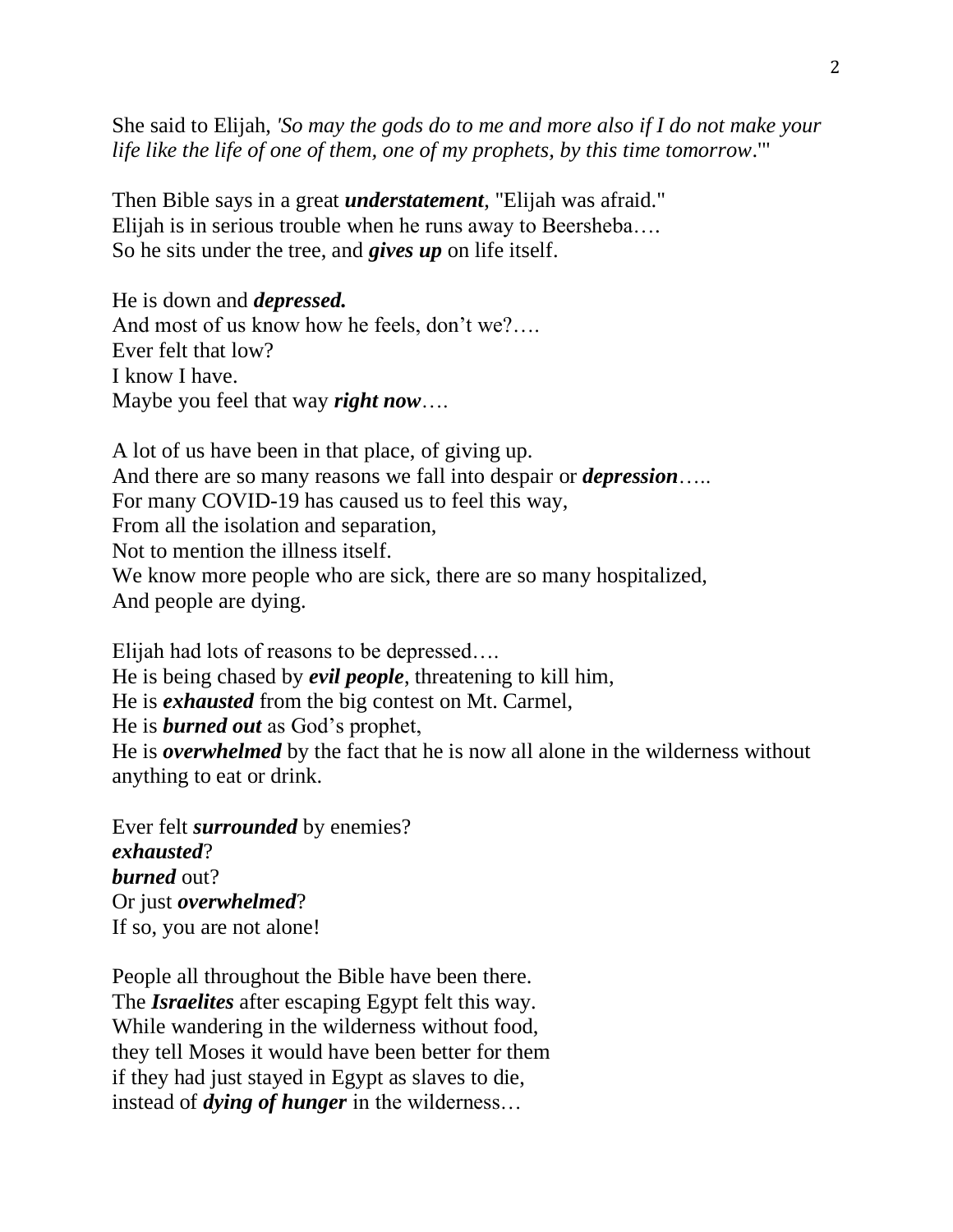*Moses* felt this way in Numbers chapter 11, when he gets so frustrated leading the people that he asks God if he could just die!

Feeling this down—it isn't wrong—it isn't a sign of failure. It's just *honest*. And when we come to that honest place… the Bible reminds us that *God is right there with us*. In the despair, in the depression. Especially when we are barely hanging on.

Look at this story--what does *God do* for Elijah? Exactly what God does for *any of u*s in the same situation. God responds. God *provides*.

You know what God doesn't do? God *doesn't* tell Elijah--*stop whining and complaining*,

Instead, God sends *angels* to give Elijah food and drink, Then urges him to *rest*, God takes him on a *spiritual 40 day journey* to Mount Horeb (AKA Mt. Sinai) the very same place where Moses received the 10 commandments and hid in the cleft of a rock, where he personally saw God.

Once Elijah reaches the cave at Mt. Horeb, he hears God asking him, *"What are you doing here, Elijah?"*

And again he tells God how *desperate* he is: "*I have been zealous for you…but now, I alone am left, and they are seeking my life, to take it away*". In other words---look, I've done my job for you as a prophet, and now it's over.

That's when God tells him to go stand on the mountain and wait for the *Lord to pass by.*

Now just *imagine* what must be going through Elijah's head at this point. Stand out on this mountain and *God is going to pass by*?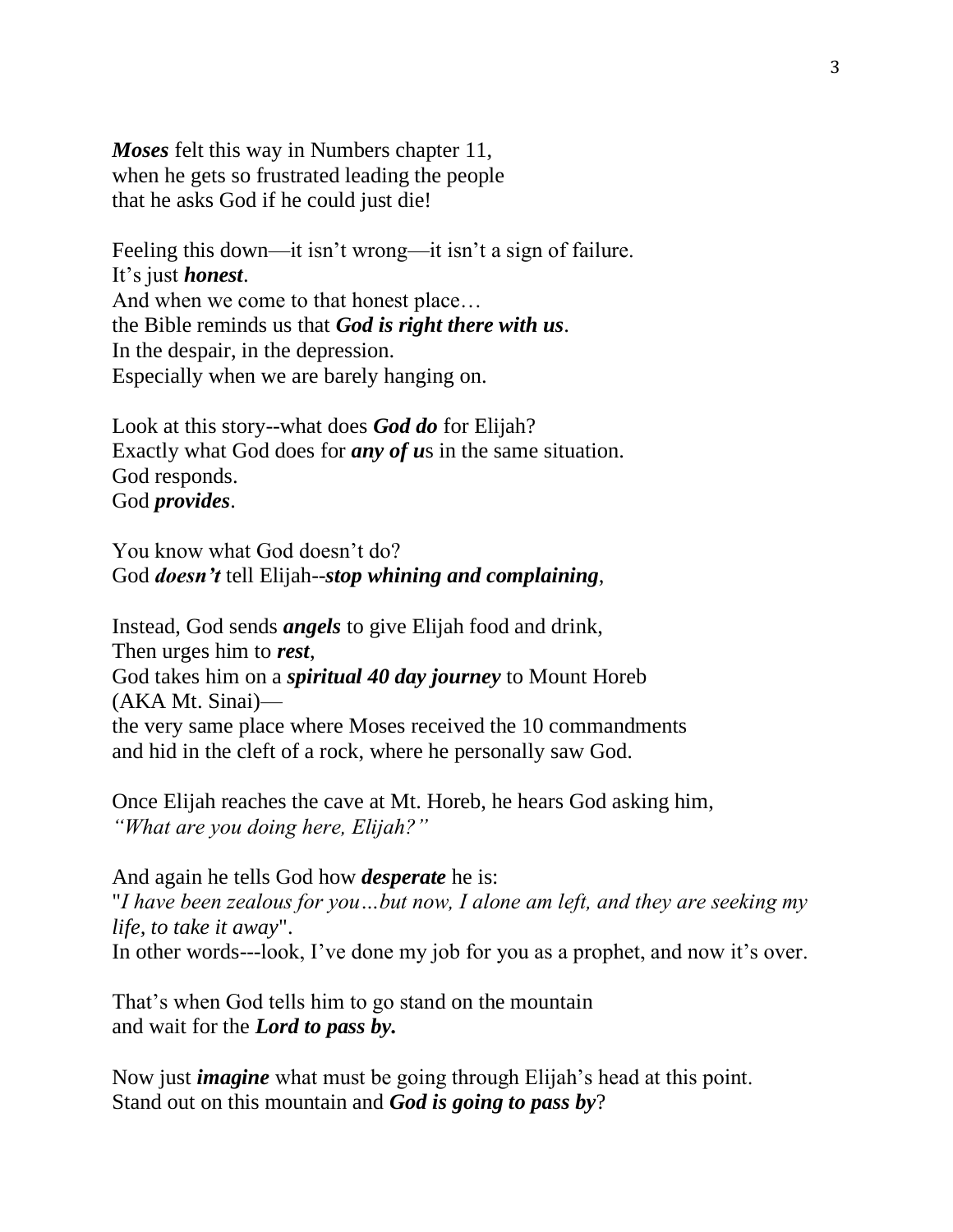What does that even mean?

What he sees is first a great *wind*—and God is not in it. Then he feels an *earthquake*—and God is not in that either. Then he sees a great *fire*—and God is not in the fire. Finally, he hears the *sound of sheer silence*. And that is God.

Some of us know the *King James Version of this*— God comes in *a still, small voice*. The newest English translation, the Common English Bible, puts it this way: "After the fire, there was a *sound. Thin. Quiet*." (CEB)

Different translations of this passage are possible because the *Hebrew* can be translated in more than one way. The word "*sound" can mean "voice*" -- or silence – but however it is translated, it is something *soft and quiet and still* in contrast to the *overwhelming* wind, earthquake, and fire that come before it.

For Elijah, God is not in the great pyrotechnics of nature, but rather in the *silence*. The *stillness*.

After God feeds and encourages Elijah with this presence, He is *sent back to work*, as a prophet--- With the *energy* he needs to pass the mantle to Elisha, And to see the defeat of the evil King Ahab and Jezebel.

## *Silence is powerful.*

If you think about it, Jesus rose from the grave, He was resurrected, *in silence.* No huge fanfare, or pyrotechnics.

## *Wonderful things can happen with God, in silence!*

God certainly appears in large, loud ways like a burning bush, a parting sea, and tongues of fire. But God also comes in silence!

Have you ever found God in *silence, or stillness*?

*Psalm 46* is so famous for reminding us to "*Be still, and know that I am God*." What does that mean to you?